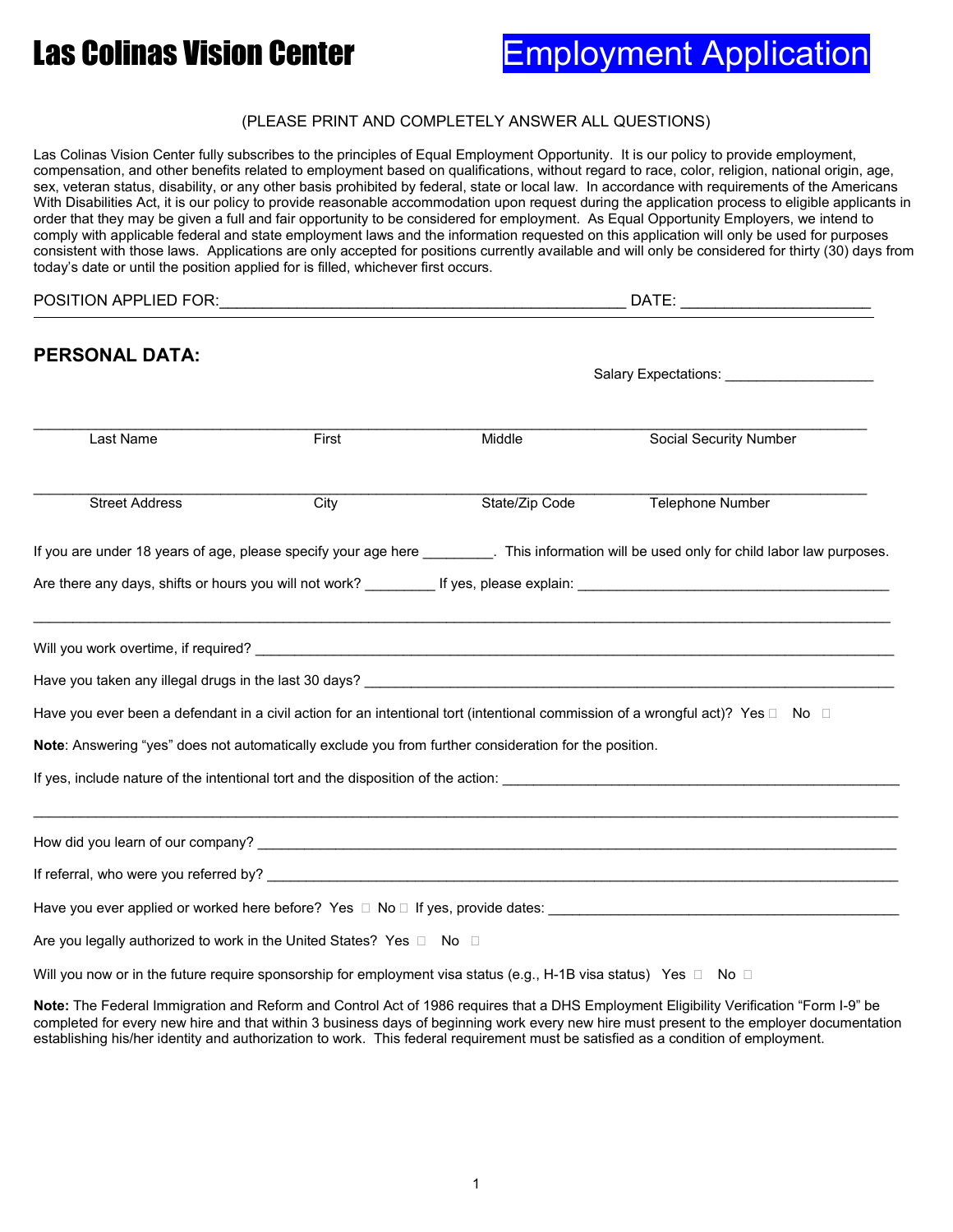#### **RESIDENCES: (Please provide your addresses of residence for the past seven years beginning with the most recent address.)**

| <b>Street Address</b> | City, State and Zip | From | To |
|-----------------------|---------------------|------|----|
| <b>Street Address</b> | City, State and Zip | From | To |
| <b>Street Address</b> | City, State and Zip | From | To |
| <b>Street Address</b> | City, State and Zip | From | To |
| <b>Street Address</b> | City, State and Zip | From | To |

#### **EDUCATION: (May or may not be considered depending on job applied for.)**

Describe and educational degrees, skills, training or experience you believe are relevant to the job applied for:

| Name, City and State of Education Institution | Graduated?<br>Yes | No | If No, Degree or<br><b>Credits Earned</b> | Type of Degree<br>Earned or Expected | Major | Minor | Grade Point<br>Overall GPA |
|-----------------------------------------------|-------------------|----|-------------------------------------------|--------------------------------------|-------|-------|----------------------------|
| <b>High School</b>                            |                   |    |                                           |                                      |       |       |                            |
|                                               |                   |    |                                           |                                      |       |       |                            |
| College or University                         |                   |    |                                           |                                      |       |       |                            |
|                                               |                   |    |                                           |                                      |       |       |                            |
| Technical/GED                                 |                   |    |                                           |                                      |       |       |                            |
|                                               |                   |    |                                           |                                      |       |       |                            |
|                                               |                   |    |                                           |                                      |       |       |                            |
| Licenses/Certifications/Other                 |                   |    |                                           |                                      |       |       |                            |
|                                               |                   |    |                                           |                                      |       |       |                            |

#### **CRIMINAL RECORD INFORMATION**

All Applicants: You must answer all four questions below. When answering the following questions, you may exclude any records expunged, annulled, sealed, discharged, dismissed, erased under first-offender law or otherwise eradicated by statute or court order.

A criminal conviction will not necessarily be a bar to employment but will be considered in relation to specific job requirements.

1. Have you been convicted of a felony within the last seven years?

□ Yes □ No Date of Conviction:

2. Have you been convicted within the last seven years of misappropriation of funds, embezzlement, or similar for other dishonest conduct; or an offense involving the use of a weapon, for burglary, robbery, breaking and entering or theft; or physical assault or other violent crime?

 $\Box$  Yes  $\Box$  No

3. Have you been convicted of or completed a period of incarceration within the past five years for any misdemeanor?

Yes No

If the answer to the above question is "yes", please state whether you were convicted more than five years ago for any offense.

□ Yes □ No

4. A criminal conviction will not necessarily be a bar to employment. To help us evaluate your application, please describe your criminal conviction(s) including penalty (ies) imposed, listing the nature of your offense(s) and your rehabilitation since the conviction:

 $\_$  , and the set of the set of the set of the set of the set of the set of the set of the set of the set of the set of the set of the set of the set of the set of the set of the set of the set of the set of the set of th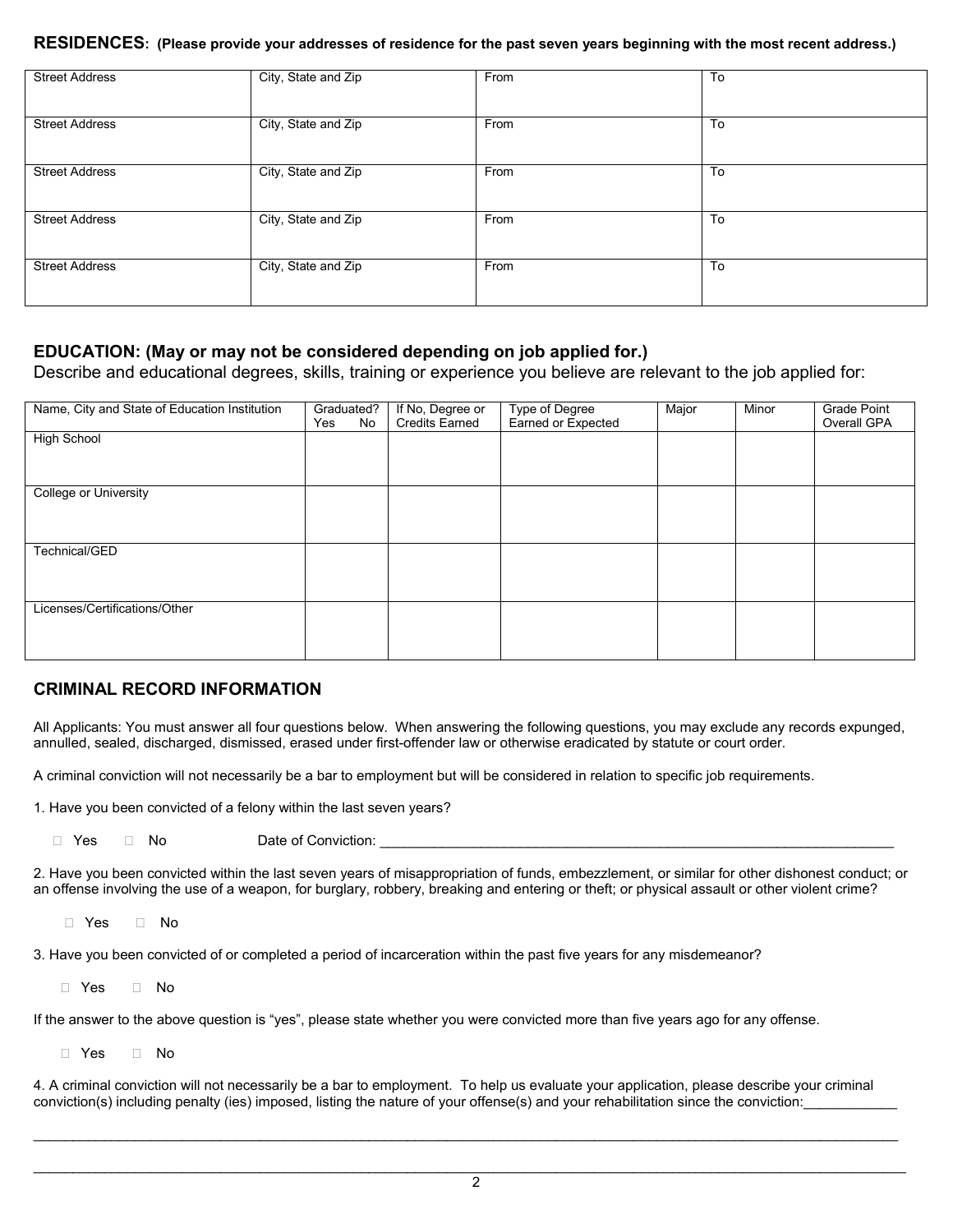### **EMPLOYMENT HISTORY:**

(Please complete for all full-time or part-time employment beginning with most recent employer. You may include as part of your employment history any verified work performed on a volunteer basis.)

| Company Name                             |                 |               |                    | Telephone Number   |       |      |
|------------------------------------------|-----------------|---------------|--------------------|--------------------|-------|------|
| Address                                  |                 |               |                    | Dates Employed     | From  | To   |
| Name of Supervisor                       | May we contact? | Yes $\square$ | $No$ $\Box$        | Rate of Pay        | Start | Last |
| State job titles and describe job duties |                 |               |                    | Reason For Leaving |       |      |
| Company Name                             |                 |               |                    | Telephone Number   |       |      |
| Address                                  |                 |               |                    | Dates Employed     | From  | To   |
| Name of Supervisor                       | May we contact? | Yes $\square$ | No $\square$       | Rate of Pay        | Start | Last |
| State job titles and describe job duties |                 |               |                    | Reason For Leaving |       |      |
| Company Name                             |                 |               |                    | Telephone Number   |       |      |
| Address                                  |                 |               |                    | Dates Employed     | From  | To   |
| Name of Supervisor                       | May we contact? | Yes $\square$ | $No$ $\Box$        | Rate of Pay        | Start | Last |
| State job titles and describe job duties |                 |               |                    | Reason For Leaving |       |      |
| Company Name                             |                 |               |                    | Telephone Number   |       |      |
| Address                                  |                 |               |                    | Dates Employed     | From  | To   |
| Name of Supervisor                       | May we contact? | Yes $\Box$    | No $\Box$          | Rate of Pay        | Start | Last |
| State job titles and describe job duties |                 |               | Reason For Leaving |                    |       |      |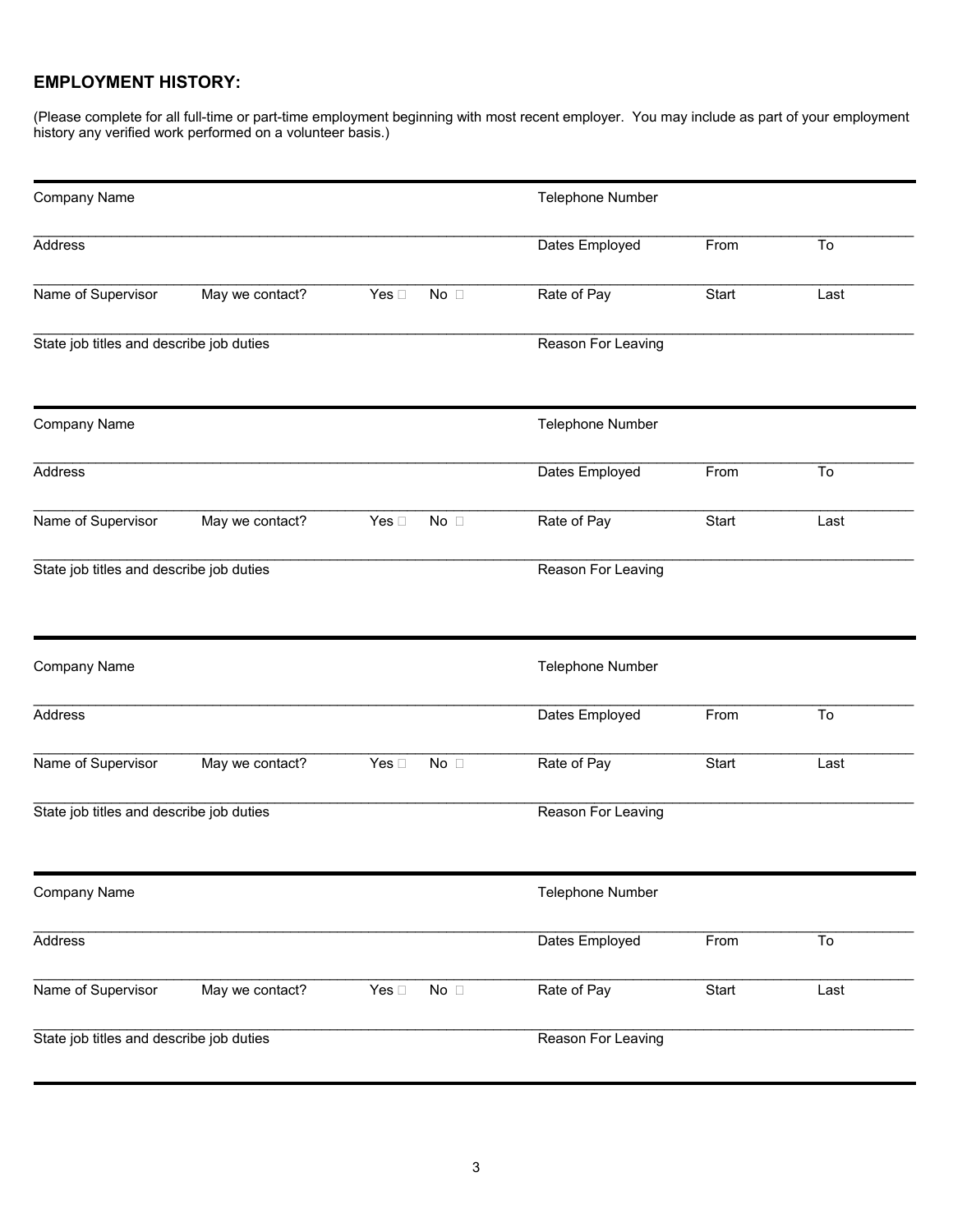# **REFERENCES:** (Please list three persons not related to you who know your qualifications)

| Please explain any gaps in your employment history. <b>Example 2018 12:30 Fig. 2018</b> 2019 12:41 Fig. 2019                                  |  |      |                                         |  |  |
|-----------------------------------------------------------------------------------------------------------------------------------------------|--|------|-----------------------------------------|--|--|
|                                                                                                                                               |  |      |                                         |  |  |
|                                                                                                                                               |  |      |                                         |  |  |
|                                                                                                                                               |  |      |                                         |  |  |
|                                                                                                                                               |  |      |                                         |  |  |
|                                                                                                                                               |  |      |                                         |  |  |
|                                                                                                                                               |  |      |                                         |  |  |
|                                                                                                                                               |  |      |                                         |  |  |
|                                                                                                                                               |  |      |                                         |  |  |
|                                                                                                                                               |  |      |                                         |  |  |
| Have you ever been discharged or forced to resign? Yes D                                                                                      |  |      |                                         |  |  |
|                                                                                                                                               |  |      | $No \Box$ If yes, explain: $\Box$       |  |  |
|                                                                                                                                               |  |      |                                         |  |  |
| Did you receive any discipline in the last 12 months of active employment? Yes $\Box$                                                         |  | No ⊡ |                                         |  |  |
|                                                                                                                                               |  |      |                                         |  |  |
| Were you given a performance evaluation within the last 12 months of active employment? Yes $\square$<br>scores used and what was your score? |  |      | $No \Box$ If yes, what was the range of |  |  |
|                                                                                                                                               |  |      |                                         |  |  |
| Have you signed any non-compete and non-solicit agreement with any other employer that might restrict you from working for this company?      |  |      |                                         |  |  |
| $No \Box$ If yes, please explain: $\Box$<br>Yes $\square$                                                                                     |  |      |                                         |  |  |
|                                                                                                                                               |  |      |                                         |  |  |
|                                                                                                                                               |  |      |                                         |  |  |
|                                                                                                                                               |  |      |                                         |  |  |
|                                                                                                                                               |  |      |                                         |  |  |
|                                                                                                                                               |  |      |                                         |  |  |
| <b>MILITARY SERVICE:</b> (Complete only if you served in the military)                                                                        |  |      |                                         |  |  |
|                                                                                                                                               |  |      |                                         |  |  |
|                                                                                                                                               |  |      |                                         |  |  |
|                                                                                                                                               |  |      |                                         |  |  |
|                                                                                                                                               |  |      |                                         |  |  |